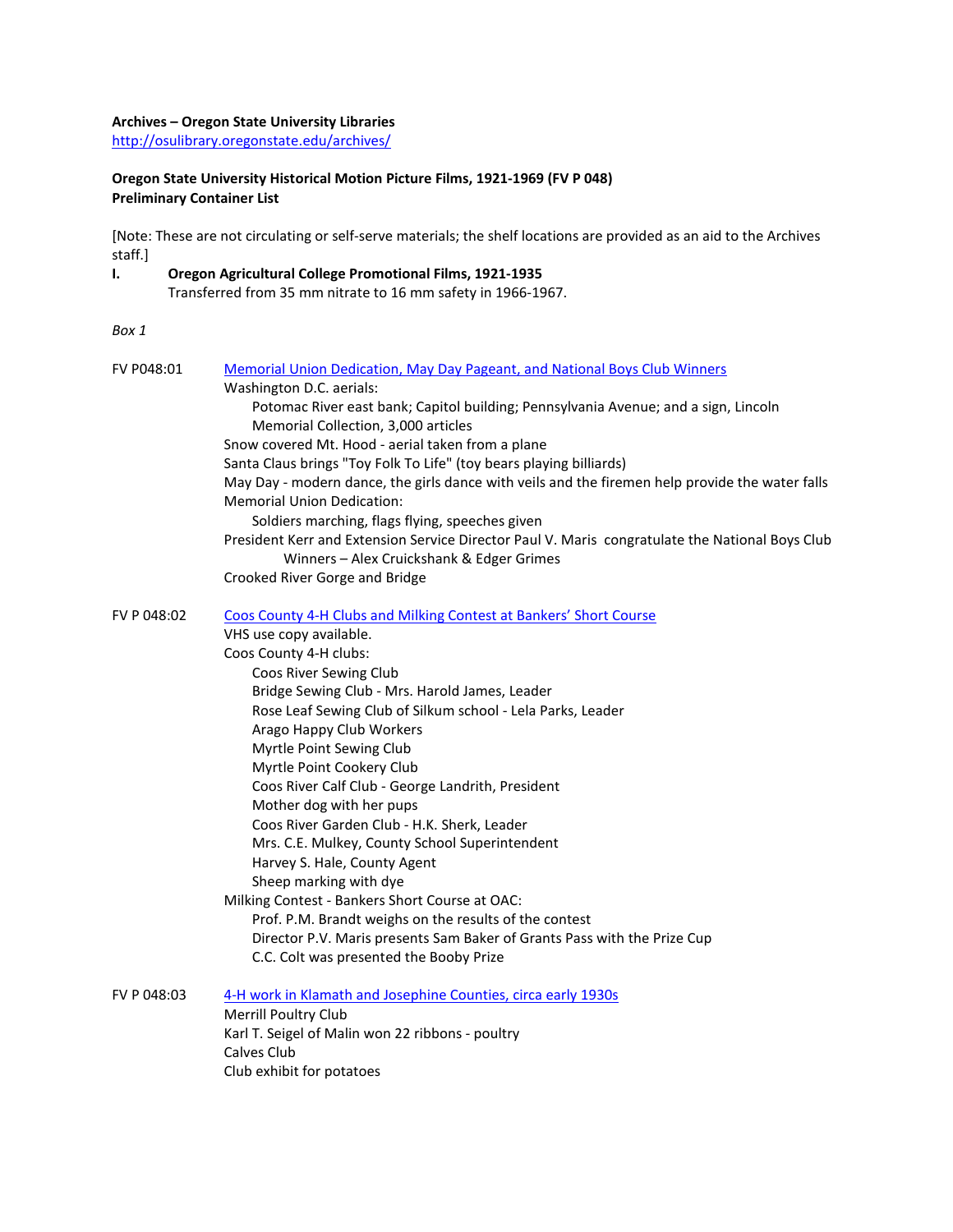|            | Prof. G.R. Hyslop inspecting club members potato fields for certification<br>Pearl Reynolds and Helen Carlson show how club girls make salad<br>Eva & Irene Foster show how to eat salad<br>Canning Club<br>Gladys Curphey, Virginia Smith & Mrs. George Barden of Fullopep Cooking Club<br>Marion Minthorn & Margaret Seyboth<br>A real cakewalk - girls style dresses from sewing club<br>Club boys show prize winning animals<br>Donald Cook and his grand champion Guernsey calf<br>Boys showing pigs                                                                                                                                                    |
|------------|--------------------------------------------------------------------------------------------------------------------------------------------------------------------------------------------------------------------------------------------------------------------------------------------------------------------------------------------------------------------------------------------------------------------------------------------------------------------------------------------------------------------------------------------------------------------------------------------------------------------------------------------------------------|
| FV P048:04 | 4-H Summer School and other 4-H activities, 1925<br>4-H Summer School, 1925:<br>Adena Joy and Alex Cruickshank<br>Dressmaking Class - fashion show<br>Bread Baking Class - show of best<br>Knute Rockne - famous coach of Notre Dame College gives boys football demonstration<br>Ex-Governor Walter M. Pierce & H.R. Crawford of the State Fair Board, 1926<br>Rally - end of Summer School at OAC<br>Waving goodbye from the Southern Pacific Special Train<br>H.C. Seymour & "Doc" Allen waving goodbye<br>3 boys - Good Posture demonstration<br>Lamb meat cutting demonstration<br>Boys wrestling practice                                              |
| FV P048:05 | Oregon State Fair and Crater Lake Lodge<br>Oregon Juniors at Salem State Fair<br>Dedication of the new boys & girls club building<br>Boys calves show:<br>Lawrence Aylsworth of Gresham won prize cup in the Senior calf class<br>Alvira Ray of Tillamook won best junior club calf<br>Lowell Stockard gives bee demonstration<br>Club exhibit at Salem State Fair:<br>Awards being given<br>Calves & sheep judging<br>E.L. King superintendent of Southern Pacific Co. of Portland gives dinner<br>to the 4 top winners on his rail car<br>Auto arriving at Crater Lake Lodge, club members guests of Mr. & Mrs. R.W. Price<br>Winners receive gold watches |
| FV P048:06 | National Dairy Champions show & Dairy Bureau exhibit, 1925<br>Duplication master (Betacam SP) and VHS use copy available.<br>Presented through the courtesy of the Dairy Bull Registration Board, State of Oregon, Corvallis,<br>Oregon.<br>The Jersey judges - C.J. Tucker & George W. Sisson<br>Fern's Wexford Noble - the grand champion bull, 5 year old<br>Toffee - the grand champion Female, 2 year old<br>Fern's Oxford Diana - the grand champion cow, 5 year old<br>The Brown Swiss judge - Prof. G.C. Humphrey<br>Prince of Meadowgreen - grand champion bull, 3 year old<br>Swiss Valley Girl 7th - grand champion cow, 16 year old              |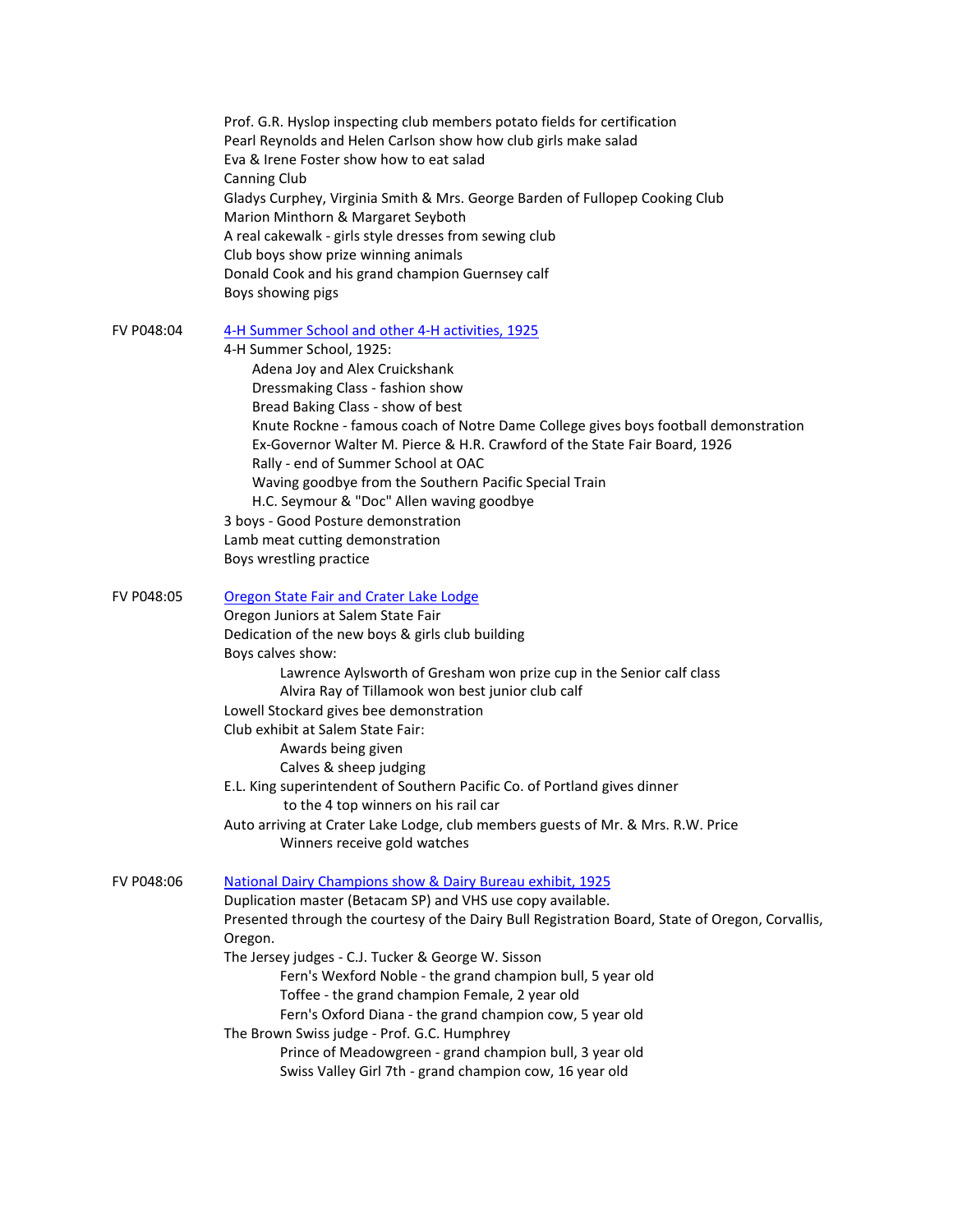|            | The Holstein judges - W.S. Moscrip & Prof. T.E. Elder<br>Madam Artis Wayne Denver - grand champion cow, 3 year old<br>Johanna Rag Apple Pabst - grand champion bull, 3 year old |
|------------|---------------------------------------------------------------------------------------------------------------------------------------------------------------------------------|
|            | The world's record milk cow - Segis Pietertji Prospect                                                                                                                          |
|            | The world's record champion butter cow - May Walker Ollie Homestedd                                                                                                             |
|            | The Ayrshire judges - Gilbert McMillian & Prof. J.B. Fitch                                                                                                                      |
|            | Auchenbrain Torreador - grand champion bull, 9 year old                                                                                                                         |
|            | Strathglass Roamer - grand champion bull, 1 year old                                                                                                                            |
|            | Holehouse Buttercup - grand champion female                                                                                                                                     |
|            | South Farm Helen R. - grand champion cow                                                                                                                                        |
|            | The Guernsey judges - Robert Scoville & Prof. H.H. Kildee                                                                                                                       |
|            | Mixter May Princess - grand champion cow, 3 year old                                                                                                                            |
|            | Shorewood Resoulte - grand champion bull, 3 year old                                                                                                                            |
|            | J.E. Dodge & J.C. Penney                                                                                                                                                        |
|            | L.B. Stevens great Guernsey display                                                                                                                                             |
|            | Prof. Burnett with winning judging team from Michigan                                                                                                                           |
|            | Dr. C.W. Larson, Chief of the Dairy Bureau, USDA, & W.E. Skinner                                                                                                                |
| FV P048:07 | Eugene, Oregon, and animated short                                                                                                                                              |
|            | Duplication master (Beta SP) and VHS use copy available. Entire file has been digitized; Eugene<br>footage is available online.                                                 |
|            | Walt Disney's Alice's Spooky Adventure with Little Virginia Davis (half animation)<br>Eugene, Oregon:                                                                           |
|            | <b>Eugene Guard Building</b>                                                                                                                                                    |
|            | Morning Register Building                                                                                                                                                       |
|            | 4-H sewing award given (includes W.J. Kerr and Helen Cowgill)                                                                                                                   |
|            | Parade on 10th street passing by the Bank of Commerce and Luckey's Tavern                                                                                                       |
| FV P048:08 | Saint Paul, Oregon, Livestock Center                                                                                                                                            |
|            | World's Greatest Junior Livestock Show (exclusively by boys & girls)<br>Preparation of animals                                                                                  |
|            | Events began with a great Animal Pageant, then came the judging & auctioning off the prize beef.<br>Mayor L. C. Hodgso awards the prizes at a Banquet dinner                    |
|            | After Joe Wollan returns home from entering the Pageant, he figures his profit made on his cow.                                                                                 |
|            | His father now realizes that cows could help them profit on the farm, so father and son<br>become "Partners." (first part of "Partners" is on film FV P048:18)                  |
| FV P048:09 | Football Game, Babe Ruth, and Rose City Motorcycle Climb                                                                                                                        |
|            | Football - Oregon Aggies vs California Bears at Berkeley, 1926:<br>Aggies win 27 to 7                                                                                           |
|            | Dave Luby scores first touchdown                                                                                                                                                |
|            | Howard A. Maple makes a long run                                                                                                                                                |
|            | Paul Schissler, OAC coach                                                                                                                                                       |
|            | Babe Ruth in Portland, gives demonstration using snowballs in place of baseball                                                                                                 |
|            | Christy Walsh, his manager                                                                                                                                                      |
|            | Motorcycle climb, (Rose City club members) on Rocky Butte, Multnomah County                                                                                                     |
| FV P048:10 | The Old Grad Comes Back, 1925                                                                                                                                                   |
|            | Homecoming                                                                                                                                                                      |
|            | Duplication master (DVC Pro) and VHS and DVD use copies available.<br>Commerce Hall                                                                                             |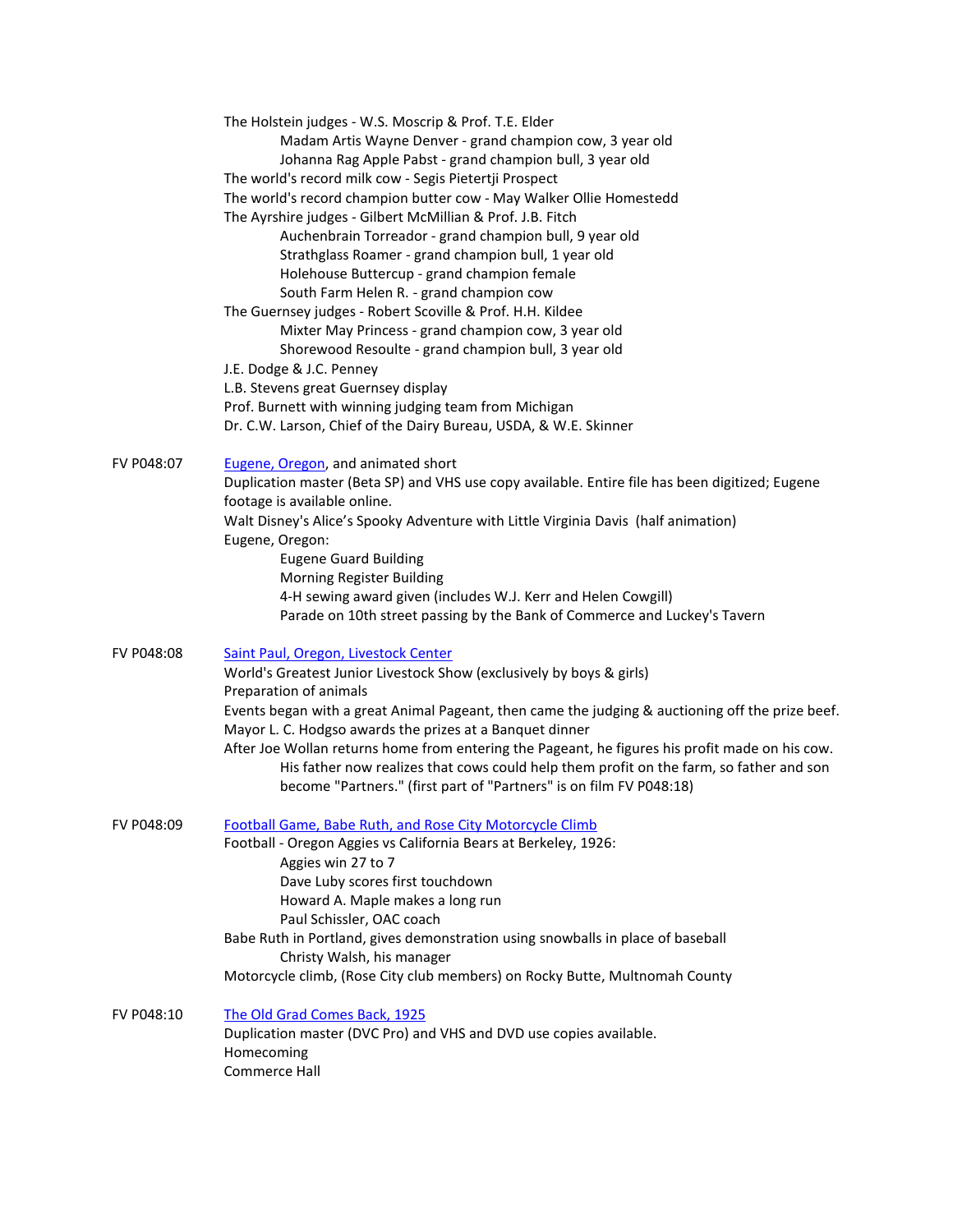| Alumni Headquarters                                            |
|----------------------------------------------------------------|
| Pushball game                                                  |
| Montana Grizzlies vs the Beavers in football                   |
| OAC Wrestlers Northwest Champions, 1925                        |
| OAC Basketball Team, 1925 Champions of the N.W. Conference     |
| OAC Baseball Team, 1925 Champions of the N.W. Conference       |
| Alumni Luncheon Picnic, 1925                                   |
| Class of 1911 in reunion at flag pole class gift               |
| Chiming hall clock a gift of the Silver Jubilee, Class of 1900 |
| The Academic Procession from Library to the gym                |
| Commencement                                                   |

FV P048:11 [ROTC, Horses, and Horsemanship;](https://media.oregonstate.edu/media/t/1_79v2jbn8/2947392) 2 reels

Activities of ROTC The Military parade and maneuvers Annual inspection: Cavalry Unit Field Artillery Unit Motor Transport Unit Infantry Unit Engineers Corps Unit Horses and Horsemanship: The steeple chase Polo OAC Cadets in cross country run, one rider does a "Prince of Wales" at first hurdle Western co-eds race across country (college girls compete)

- FV P048:12 Detroit, Toledo, and Ironton (D.T. & I.) Railroad, 1925; 2 reels (one [silent print,](https://media.oregonstate.edu/media/t/1_4zvu0atf/2947392) on[e sound](https://media.oregonstate.edu/media/t/1_5gtgaz3s/2947392) reel) Only part 1 of the film is part of the collection. Ford Safety and cleanliness Jack Knife Bridge The Sibley Cutoff
- FV P048:13 [Marching Band and Tractor Contest](https://media.oregonstate.edu/media/t/1_ks5ua8w3/2947392) OSC Band - marching Tractor Contest - Caterpillar winner

### FV P048:14 [Coeds in Training at OAC: Grace,](https://media.oregonstate.edu/media/t/1_luiric11/2947392) Beauty, Health

Depicts the training given women in physical education at Oregon Agricultural College, including apparatus work, outdoor exercises, corrective exercises for physical defects, indoor and outdoor sports, baseball, basketball, tennis, swimming, archery, aesthetic dancing, and the flag drill. Good Physique is through physical education:

Gymnastics Outside exercise (free exercise) Marching Correction physical defects (individually) by working out on equipment indoors College girls help clinic of grade school boys exercise Outside training of grace & balance: Dance

Aesthetic technique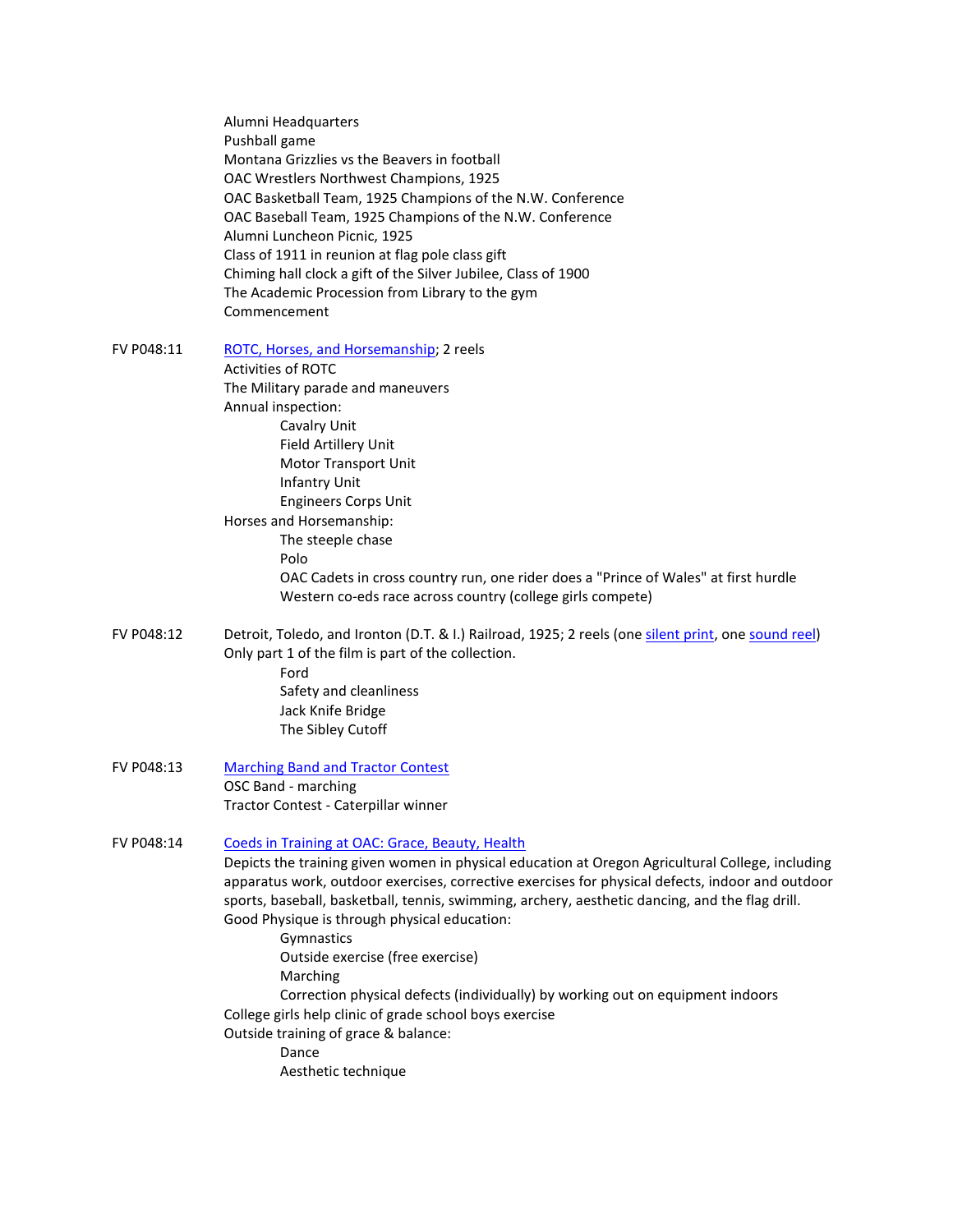- Old folk dancing Sports are important: Canoeing Archery Games Tennis Basketball practice Basketball game The Flag Drill as presented at the Military Tournament
- FV P048:16 [Fifteenth Annual Women's Stunt Show](https://media.oregonstate.edu/media/t/1_h9yeecxv/2947392) and Men's Wrestling Dean of Women Kate M. Jameson First prize winners "She's got it" Second prize winners "Crippled Careers" Third prize winners "The Doll House" Mrs. W.J. Kerr awards prizes for the winning stunts Wrestling - Oregon Aggie Matmen hold college title Boys training for the national wrestling championship to be held in Corvallis in April
- FV P048:17 [Football practices and 4-H activities](https://media.oregonstate.edu/media/t/1_wjux2nwz/2947392) A portion of this film is also on FV P048:02. Football practice games 4-H farming - checking plants 4-H cattle Mother dog with 2 pups 4-H gardening vegetables 4-H sewing & displaying work

#### FV P048:18 [Partners](https://media.oregonstate.edu/media/t/1_ngetuv4g/2947392) 4-H

Maynard Coe, county agent, goes to school children to get a Baby Beef Club started, which gets the children involved with helping their parents on the farms. They have to raise and care for the calf by themselves. This film shows how the William Wollan family comes together by the son raising and selling, for profit, his beef. (The last part of "Partners" is on film FV P048:08)

FV P048:19 [Pageant, Josephine County 4-H Activities, and Football Game](https://media.oregonstate.edu/media/t/1_j8l6otdp/2947392)

Pageant

Girls modern dance Ballet Josephine County: Cooking Canning Cattle OAC football game

### FV P048:20 [Pageant and 4-H activities](https://media.oregonstate.edu/media/t/1_h5b4eqhl/2947392)

Pageant - Modern dance 4-H pig 4-H bulls & cattle 4-H cake walk Modern dance (same as film FV P048:19) On the farm - pigs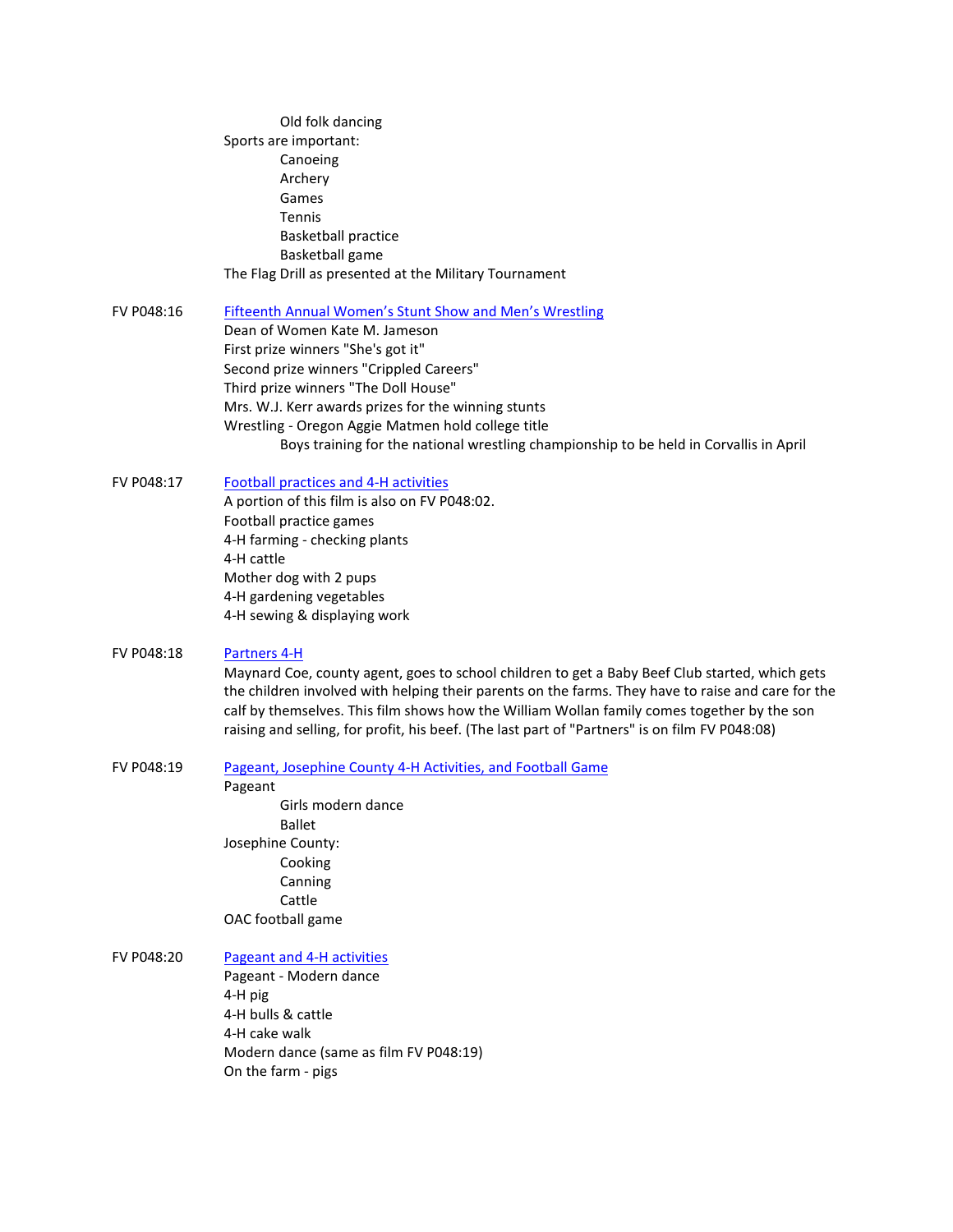| 4-H sheep   |
|-------------|
| 4-H goat    |
| 4-H canning |

### FV P048:21 [The Romance of Engineering, 1921](https://media.oregonstate.edu/media/t/1_hglxydrw/2947392)

Primarily depicts the Annual Engineering Show at Oregon Agricultural College, where the student present to the public the more spectacular and impressive features of their engineering studies. Also includes footage of engineering buildings, field work in surveying, the operation of powerful electrical machinery, experiments with giant testing machines, views of students at work in the shops, operation of the traveling crane in the Engineering Laboratory, and other scenes of students' training in civil, electrical, highway, and mechanical engineering and the industrial arts.

## *Box 2*

FV P048:22 [4-H in Douglas and Klamath Counties, 1923](https://media.oregonstate.edu/media/t/1_zq1beahb/2947392) OSC 4-H Demonstration work, Douglas & Klamath Counties, 1923 River ships with passengers Gov. Walter M. Pierce Autopsy on sheep - research Sheep parasites Little boy with baby in carriage 4-H demonstration work: Sheep Cattle Bee demonstration (same as film 5) Boy with winning cup - cattle Gov. Walter M. Pierce Girls camping outing E.L. King on train car greeting winners (same as film FV P048:05) 4-H demonstration work: Boys' vegetable display Girls' box lunches Girls showing curtains made in sewing club Girls modeling dresses made in sewing club Pigs River ships carrying people from on side of the river to the other 4-H demonstration work: Sewing Shoe polishing Poultry Cattle Corn field Cattle Tomato plants FV P048:31 Salmon Poisoning [in Dogs, circa 1930](https://media.oregonstate.edu/media/t/1_cwljz0mj/2947392)

# Prepared by C.R. Denham, J.N. Shaw, and B.T. Simms of the Oregon State Experiment Station Veterinary Department. Describes research studies of parasites that cause salmon poisoning of dogs, which occurs in western Oregon, southwestern Washington, and northwestern California. Includes footage of research studies; dogs being fed parasitized fish; one dog dies; autopsy being done on dog that died.